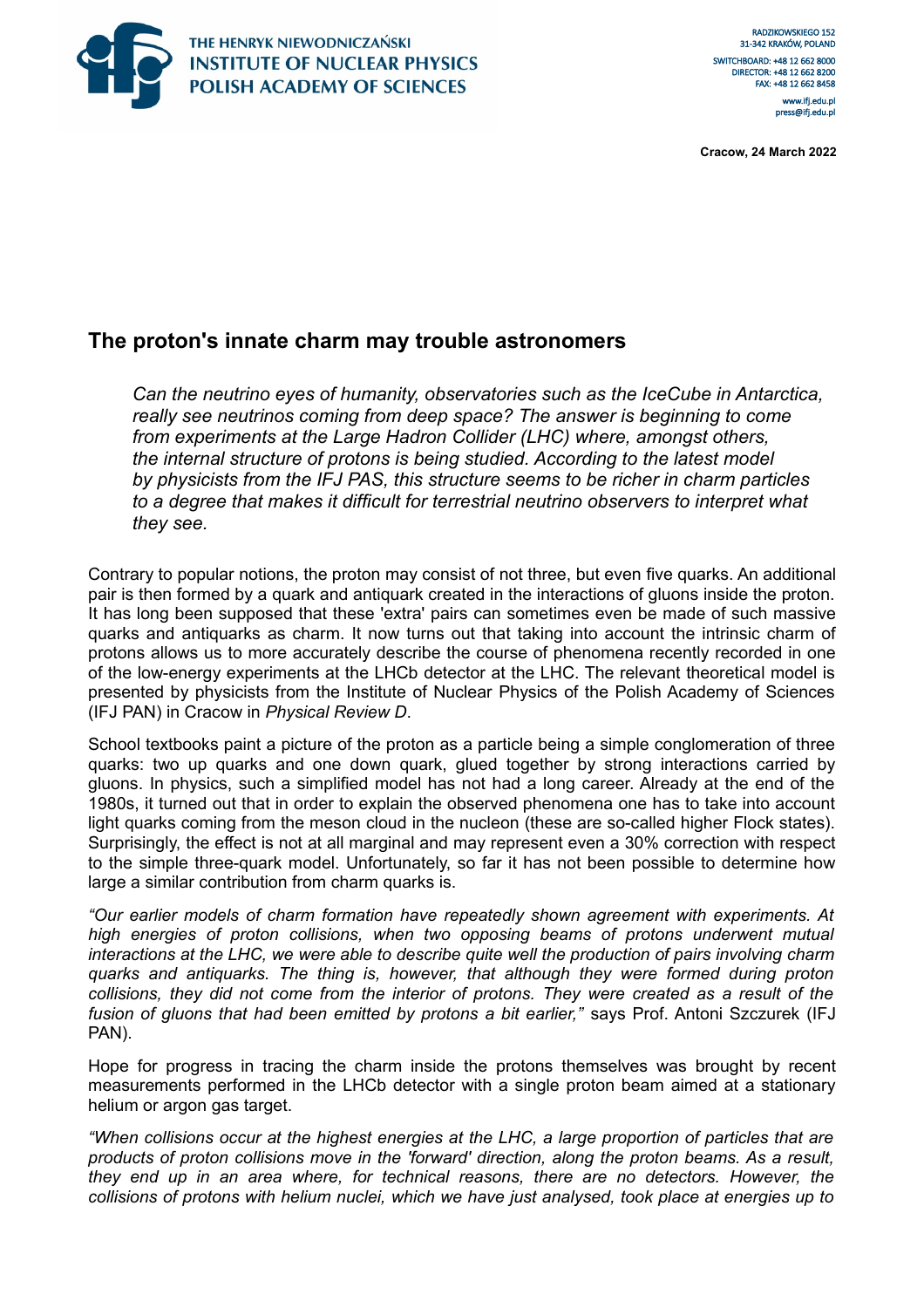*several tens of times lower than the maximum energies reached by the LHC. The products of collisions bounced around at greater angles, more sideways, and as a result were registered in detectors and we could look at them,"* explains Dr. Rafał Maciuła (IFJ PAN).

To describe the data from the experiment at the LHCb detector, the Cracow-based physicists used a model extended by the possibility of a charm quark or antiquark breaking out from inside the proton. Calculating the probability of such a process from first principles was not possible. The researchers therefore decided to check at what probability values the agreement between the model predictions and the recorded data would be the highest. The result obtained suggested that the contribution of charm pairs inside the proton is no greater than about 1%.

After breaking out of the proton's interior, the charm quark-antiquark pair quickly changes into short-lived D<sup>o</sup> mesons and antimesons, which in turn produce more particles, including neutrinos. This fact inspired physicists from the IFJ PAN to confront the new model with data recorded by the IceCube neutrino observatory in Antarctica.

Nowadays, thanks to the techniques used, the IceCube scientists are sure that if they register a neutrino with a huge energy (of the order of hundreds of teraelectronvolts), it means that the particle came from deep space. It is further assumed that neutrinos with slightly lower, but still rare high energies, are also cosmogenic in nature. However, if a charm quark-antiquark pair can be knocked out of the proton interior, decaying in a cascade containing high-energy neutrinos, this interpretation can be challenged. Indeed, neutrinos in a certain energy range, currently being recorded, may originate not from space, but precisely from cascades initiated by collisions between particles of primary cosmic radiation and atmospheric gas nuclei. An article exploring this possibility has gone to press in the *European Physical Journal C*.

*"In analysing the IceCube observatory data, we adopted the following tactic. Let's assume that virtually all currently recorded neutrinos in the energy range we are studying originate from the atmosphere. What would the contribution of charm quark-antiquark pairs inside the proton have to be in order for us to get agreement with the measurements to date using our model? Imagine that we obtained a value of the order of one percent, virtually identical to the value from the model describing proton-helium collisions in the LHCb detector!"* says Dr Maciuła.

The convergence of estimates for both the cases discussed above requires great caution in determining the sources of neutrinos recorded by modern observatories. However, the Cracow researchers stress that their results impose only an upper limit on the contribution of charm quarks and antiquarks to the structure of the proton. If it turns out to be smaller, at least some of the currently detected high-energy neutrinos will retain their cosmic nature. However, if the upper limit is the correct estimate, our interpretation of their sources of origin will have to change significantly, and IceCube will turn out to be not only an astronomical observatory, but also... atmospheric.

*The Henryk Niewodniczański Institute of Nuclear Physics (IFJ PAN) is currently one of the largest research institutes of the Polish Academy of Sciences. A wide range of research carried out at IFJ PAN covers basic and applied studies, from particle physics and astrophysics, through hadron physics, high-, medium-, and low-energy nuclear physics, condensed matter physics (including materials engineering), to various applications of nuclear physics in interdisciplinary research, covering medical physics, dosimetry, radiation and environmental biology, environmental protection, and other related disciplines. The average yearly publication output of IFJ PAN includes over 600 scientific papers in high-impact international journals. Each year the Institute hosts about 20 international and national scientific conferences. One of the most important facilities of the Institute is the Cyclotron Centre Bronowice (CCB), which is an infrastructure unique in Central Europe, serving as a clinical and research centre in the field of medical and nuclear physics. In addition, IFJ PAN runs four accredited research and measurement laboratories. IFJ PAN is a member of the Marian Smoluchowski Kraków Research Consortium: "Matter-Energy-Future", which in the years 2012-2017 enjoyed the status of the Leading National Research Centre (KNOW) in physics. In 2017, the European Commission granted the Institute the HR Excellence in Research award. The Institute holds A+ Category (the highest scientific category in Poland) in the field of sciences and engineering.*

## CONTACTS:

Dr. **Rafał Maciuła** Institute of Nuclear Physics, Polish Academy of Sciences tel.: +48 12 6628240 email: [rafal.maciula@ifj.edu.pl](mailto:rafal.maciula@ifj.edu.pl)